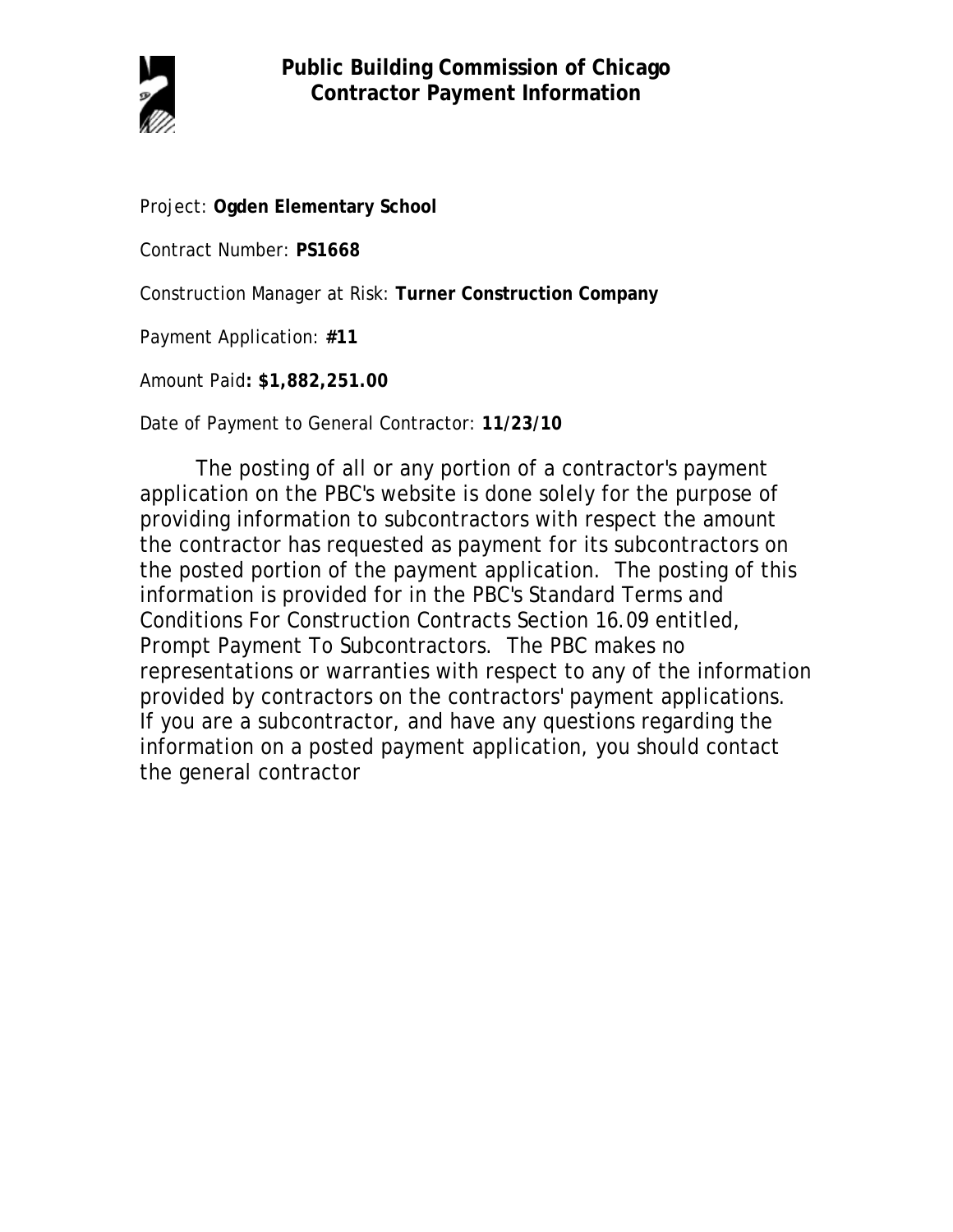## **PUBLIC BUILDING COMMISSION OF CHICAGO**

## **EXHIBIT S**

### CERTIFICATE OF ARCHITECT - ENGINEER

| Date:                                                                                                                      | <b>October 08, 2010</b>                               |                                                                                                                                                                                                                                                                                                                                                                |                  |
|----------------------------------------------------------------------------------------------------------------------------|-------------------------------------------------------|----------------------------------------------------------------------------------------------------------------------------------------------------------------------------------------------------------------------------------------------------------------------------------------------------------------------------------------------------------------|------------------|
| Project:                                                                                                                   | <b>Ogden Replacement Elementary School</b>            |                                                                                                                                                                                                                                                                                                                                                                |                  |
| To: Public Building Commission of Chicago<br>In accordance with Resolution No.<br>the Commission and to its Trustee, that: | , relating to the \$                                  | adopted by the Public Building Commission of Chicago on<br>Revenue Bonds issued by the Public Building Commission of Chicago for the financing of this project (and all terms used herein shall have the same meaning as in said Resolution), I hereby certify to                                                                                              |                  |
|                                                                                                                            |                                                       | 1. Obligations in the amounts stated herein have been incurred by the Commission and that each item thereof is a proper charge<br>against the Construction Account and has not been paid; and                                                                                                                                                                  |                  |
|                                                                                                                            |                                                       | 2. No amount hereby approved for payment upon any contract will, when added to all amounts previously paid upon such<br>contract, exceed 90% of current estimates approved by the Architect - Engineer until the aggregate amount of payments withheld<br>equals 5% of the Contract Price (said retained funds being payable as set forth in said Resolution). |                  |
| THE CONTRACTOR                                                                                                             |                                                       | <b>Turner Construction Company (Chicago)</b>                                                                                                                                                                                                                                                                                                                   |                  |
| <b>FOR</b><br>is now entitled to the sum of                                                                                |                                                       | <b>Ogden Replacement Elementary School</b><br>\$1,882,251.00                                                                                                                                                                                                                                                                                                   |                  |
| ORIGINAL CONTRACT PRICE<br><b>ADDITIONS</b><br><b>DEDUCTIONS</b><br>NET ADDITION OR DEDUCTION<br>ADJUSTED CONTRACT PRICE   |                                                       | \$44,788,221.00<br>\$0.00<br>\$0.00<br>\$0.00<br>\$44,788,221.00                                                                                                                                                                                                                                                                                               |                  |
| TOTAL AMOUNT EARNED                                                                                                        |                                                       |                                                                                                                                                                                                                                                                                                                                                                | \$16,736,969.00  |
| <b>TOTAL RETENTION</b>                                                                                                     |                                                       |                                                                                                                                                                                                                                                                                                                                                                | \$1,166,090.00   |
| not to exceed 1% of Contract Price<br>b) Liens and Other Withholding<br>c) Liquidated Damages Withheld                     | a) Reserve Withheld @ 10% of Total Amount Earned, but | \$1,166,090.00<br>\$0.00<br>\$0.00                                                                                                                                                                                                                                                                                                                             |                  |
|                                                                                                                            | TOTAL PAID TO DATE (Include this Payment)             |                                                                                                                                                                                                                                                                                                                                                                | \$15,570,879.00  |
| LESS: AMOUNT PREVIOUSLY PAID                                                                                               |                                                       |                                                                                                                                                                                                                                                                                                                                                                | \$13,688,628.00  |
| AMOUNT DUE THIS PAYMENT                                                                                                    |                                                       |                                                                                                                                                                                                                                                                                                                                                                | \$1,882,251.00   |
| C. Rocco Castellano<br>Architect - Engineer                                                                                |                                                       |                                                                                                                                                                                                                                                                                                                                                                | Date: 10/13/2010 |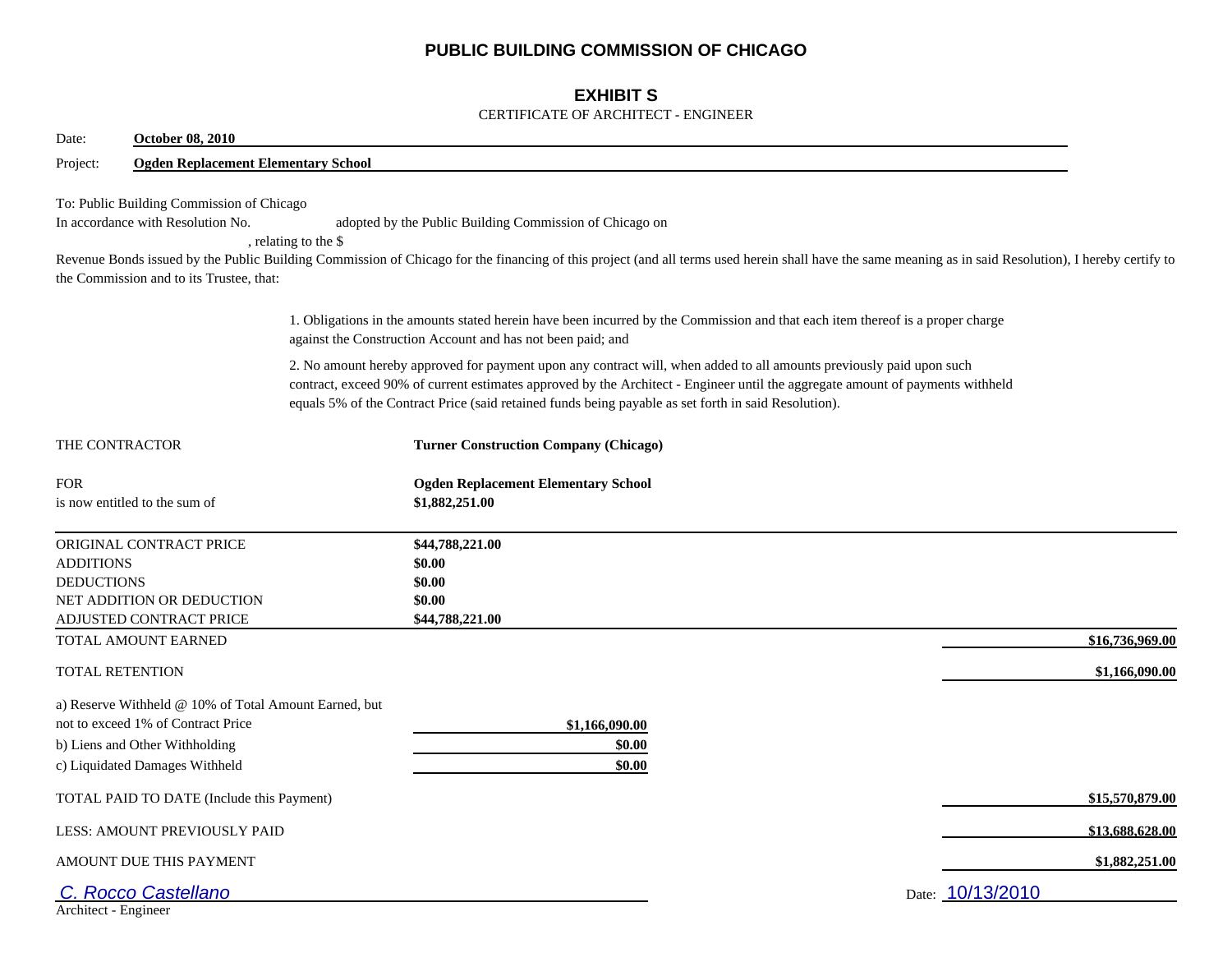## **(1 of 6) CONTRACTOR'S SWORN STATEMENT AND AFFIDAVIT FOR PARTIAL PAYMENT**

| <b>STATE OF Illinois</b> |          |
|--------------------------|----------|
|                          | $\{SS\}$ |
| <b>COUNTY OF Cook</b>    |          |

The affiant, being first duly sworn on oath, deposes and says that he/she is **Project Executive**, of **Turner Construction Company (Chicago)**, an **Illinois** corporation, and duly authorized to make this Affidavit in behalf of said corporation, and for him/herself individually; that he/she is well acquainted with the facts herein set forth and that said corporation is the Contractor with the PUBLIC BUILDING COMMISSION OF CHICAGO, Owner, under Contract No. **1632400** dated the **24th day of November, 2009**, for (describe nature of work)

#### **General Construction**

for (designate Project and Location)

#### **Ogden Replacement Elementary School**

#### **24 W. Walton, Chicago, Illinois 60610**

**·** that the following statements are made for the purpose of procuring a partial payment of

#### **One million eight hundred eighty two thousand two hundred fifty one**

#### **\$1,882,251.00**

under the terms of said Contract;

**·** that the work for which payment is requested has been completed, free and clear of any and all claims, liens, charges, and expenses of any kind or nature whatsoever and in full compliance with the Contract Documents and the requirements of said Owner under them;

**·** that for the purposes of said Contract, the following persons have been contracted with, and have furnished or prepared materials, equipment, supplies, and services for, and having done labor on said improvement;

**·** that the respective amounts set forth opposite their names is the full amount of money due and to become due to each of them respectively;

**·** that this statement is a full, true, and complete statement of all such persons and of the full amount now due and the amount heretofore paid to each of them for such labor, materials, equipment, supplies, and services, furnished or prepared by each of them to or on account of said work, as stated:

| <b>NAME</b><br>and<br><b>ADDRESS</b>                                                                   | <b>TYPE</b><br>OF<br><b>WORK</b> | <b>TOTAL</b><br><b>CONTRACT</b><br><b>(INCLUDE</b><br>C.O.'s | <b>TOTAL</b><br><b>WORK</b><br><b>COMPLETE</b> | <b>LESS</b><br><b>RETENTION</b><br><b>(INCLUDE</b><br><b>CURRENT)</b> | <b>LESS</b><br><b>NET</b><br><b>PREVIOUSLY</b><br><b>PAID</b> | <b>NET</b><br><b>DUE</b><br><b>THIS</b><br><b>PERIOD</b> | <b>BALANCE</b><br><b>TO</b><br><b>BECOME</b><br><b>DUE</b> |
|--------------------------------------------------------------------------------------------------------|----------------------------------|--------------------------------------------------------------|------------------------------------------------|-----------------------------------------------------------------------|---------------------------------------------------------------|----------------------------------------------------------|------------------------------------------------------------|
| 001                                                                                                    | <b>TCCo GMP</b>                  |                                                              |                                                |                                                                       |                                                               |                                                          |                                                            |
| Pinto Construction,<br>7225 W. 105th Street.<br>Palos Hills, Illinois 60465                            | Site Logisitcs                   | 330,659.00                                                   | 275,516.00                                     | 27,554.00                                                             | 244,677.00                                                    | 3,285.00                                                 | 82,697.00                                                  |
| Pinto Construction.<br>7225 W. 105th Street,<br>Palos Hills, Illinois 60465                            | <b>Site Logisitcs</b>            | 8,611.00                                                     | 6,890.00                                       | 0.00                                                                  | 6,890.00                                                      | 0.00                                                     | 1,721.00                                                   |
| Thatcher Foundations,<br>Inc.,<br>7100 Industrial Highway,<br>Gary, Indiana 46406                      | Earth Retention                  | 513,829.00                                                   | 513,829.00                                     | 25,691.00                                                             | 488,138.00                                                    | 0.00                                                     | 25,691.00                                                  |
| Thatcher Foundations,<br>Inc.,<br>7100 Industrial Highway,<br>Gary, Indiana 46406                      | Earth Retention                  | 17,221.00                                                    | 17,221.00                                      | 0.00                                                                  | 17,221.00                                                     | 0.00                                                     | 0.00                                                       |
| John Keno & Company,<br>8608 West Catalpa Ave.,<br><b>Suite 808.</b><br>Chicago, Illinois 60656        | Excavation                       | 1,655,085.00                                                 | 1,530,676.00                                   | 45,922.00                                                             | 1,484,754.00                                                  | 0.00                                                     | 170,331.00                                                 |
| John Keno & Company,<br>8608 West Catalpa Ave.,<br><b>Suite 808.</b><br>Chicago, Illinois 60656        | Excavation                       | 43,673.00                                                    | 39,431.00                                      | 0.00                                                                  | 39,431.00                                                     | 0.00                                                     | 4,242.00                                                   |
| <b>Revcon Construction</b><br>Corporation,<br>500 Industrial Drive,<br>Prairie View, Illinois<br>60069 | Caissons                         | 1,550,091.00                                                 | 1,550,091.00                                   | 46,503.00                                                             | 1,472,586.00                                                  | 31,002.00                                                | 46,503.00                                                  |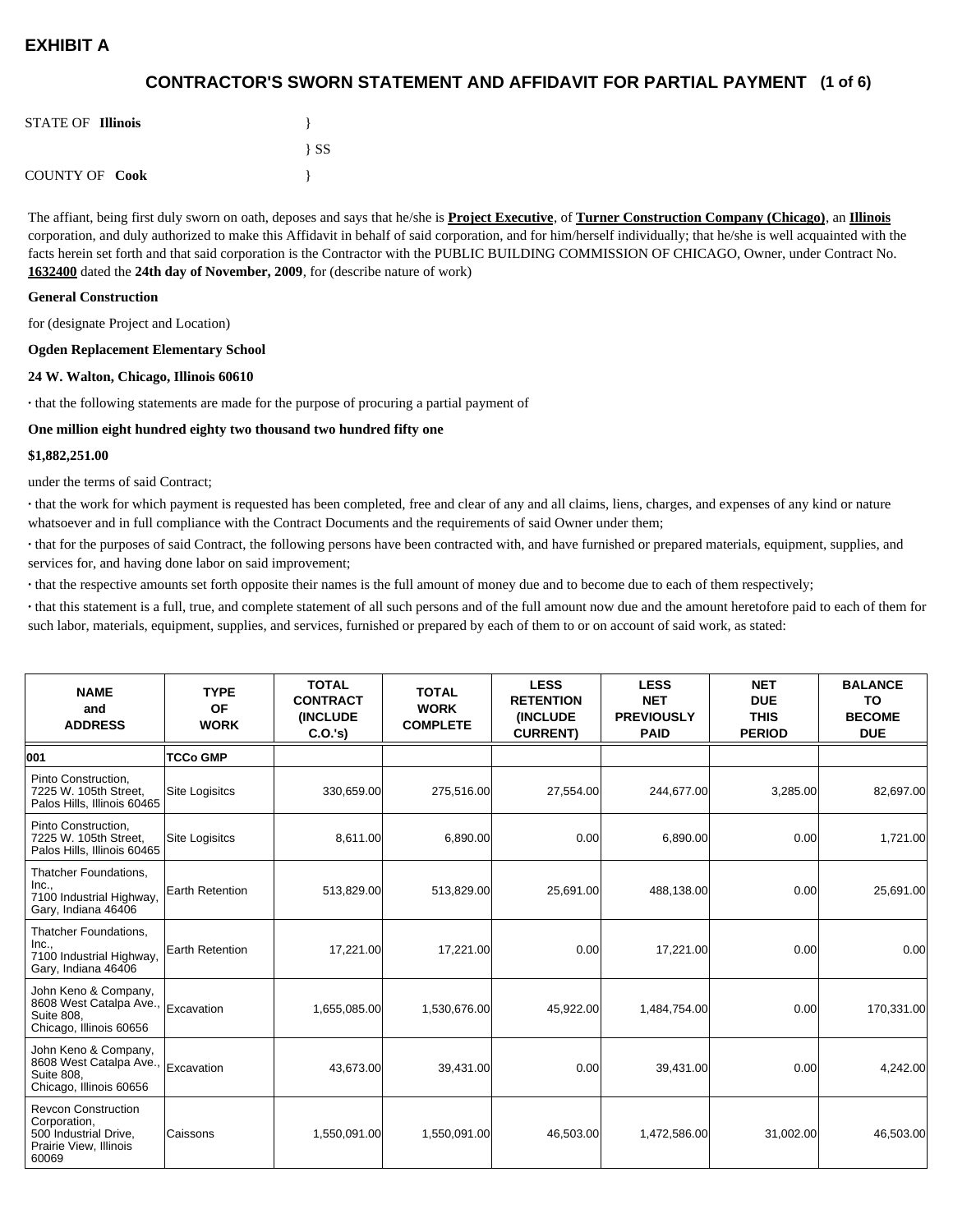### **(2 of 6) CONTRACTOR'S SWORN STATEMENT AND AFFIDAVIT FOR PARTIAL PAYMENT**

| <b>NAME</b><br>and<br><b>ADDRESS</b>                                                                       | <b>TYPE</b><br>OF<br><b>WORK</b> | <b>TOTAL</b><br><b>CONTRACT</b><br><b>(INCLUDE)</b><br>C.O.'s) | <b>TOTAL</b><br><b>WORK</b><br><b>COMPLETE</b> | <b>LESS</b><br><b>RETENTION</b><br><b>(INCLUDE)</b><br><b>CURRENT)</b> | <b>LESS</b><br><b>NET</b><br><b>PREVIOUSLY</b><br><b>PAID</b> | <b>NET</b><br><b>DUE</b><br><b>THIS</b><br><b>PERIOD</b> | <b>BALANCE</b><br>TO<br><b>BECOME</b><br><b>DUE</b> |
|------------------------------------------------------------------------------------------------------------|----------------------------------|----------------------------------------------------------------|------------------------------------------------|------------------------------------------------------------------------|---------------------------------------------------------------|----------------------------------------------------------|-----------------------------------------------------|
| <b>Revcon Construction</b><br>Corporation,<br>500 Industrial Drive,<br>Prairie View, Illinois<br>60069     | Caissons                         | 48,763.00                                                      | 48,763.00                                      | 0.00                                                                   | 48,763.00                                                     | 0.00                                                     | 0.00                                                |
| Reliable Contracting &<br>Equipment Co.,<br>333 N Ogden Ave,<br>Chicago, Illinois 60607                    | <b>Site Utilities</b>            | 398,853.00                                                     | 284,415.00                                     | 28,441.00                                                              | 255,974.00                                                    | 0.00                                                     | 142,879.00                                          |
| Reliable Contracting &<br>Equipment Co.,<br>333 N Ogden Ave,<br>Chicago, Illinois 60607                    | <b>Site Utilities</b>            | 8,844.00                                                       | 6,307.00                                       | 0.00                                                                   | 6,307.00                                                      | 0.00                                                     | 2,537.00                                            |
| Abbey Paving,<br>1949 County Line Road,<br>Aurora. Illinois 60502                                          | Paving                           | 42,310.00                                                      | 0.00                                           | 0.00                                                                   | 0.00                                                          | 0.00                                                     | 42,310.00                                           |
| Abbey Paving,<br>1949 County Line Road,<br>Aurora, Illinois 60502                                          | Paving                           | 1,443.00                                                       | 0.00                                           | 0.00                                                                   | 0.00                                                          | 0.00                                                     | 1,443.00                                            |
| Christy Webber<br>Landscape.<br>2900 W. Ferdinand St,<br>Chicago, Illinois 60612                           | Landscaping                      | 257,352.00                                                     | 0.00                                           | 0.00                                                                   | 0.00                                                          | 0.00                                                     | 257,352.00                                          |
| Christy Webber<br>Landscape,<br>2900 W. Ferdinand St,<br>Chicago, Illinois 60612                           | Landscaping                      | 8,776.00                                                       | 0.00                                           | 0.00                                                                   | 0.00                                                          | 0.00                                                     | 8,776.00                                            |
| Burling Builders, Inc.,<br>44 West 60th Street,<br>Chicago, Illinois 60621                                 | Concrete                         | 3,688,094.00                                                   | 3,093,554.00                                   | 154,684.00                                                             | 2,670,688.00                                                  | 268,182.00                                               | 749,224.00                                          |
| Burling Builders, Inc.,<br>44 West 60th Street,<br>Chicago, Illinois 60621                                 | Concrete                         | 118,122.00                                                     | 99,104.00                                      | 0.00                                                                   | 89,773.00                                                     | 9,331.00                                                 | 19,018.00                                           |
| Illinois Masonry Corp.,<br>200 Telser Rd.,<br>Lake Zurich, Illinois<br>60047                               | Masonry and Stone                | 5,077,396.00                                                   | 799,011.95                                     | 79,900.95                                                              | 190,170.00                                                    | 528,941.00                                               | 4,358,285.00                                        |
| Illinois Masonry Corp.,<br>200 Telser Rd.,<br>Lake Zurich, Illinois<br>60047                               | Masonry and Stone                | 169,477.00                                                     | 25,422.00                                      | 0.00                                                                   | 6,779.00                                                      | 18,643.00                                                | 144,055.00                                          |
| Carlo Steel Corporation,<br>3100 East 87th Street,<br>Chicago, Illinois 60617                              | <b>Structural Steel</b>          | 2,550,843.00                                                   | 2,523,030.00                                   | 252,304.00                                                             | 2,137,651.00                                                  | 133,075.00                                               | 280,117.00                                          |
| Carlo Steel Corporation,<br>3100 East 87th Street,<br>Chicago, Illinois 60617                              | <b>Structural Steel</b>          | 78,462.00                                                      | 77,677.00                                      | 0.00                                                                   | 74,931.00                                                     | 2,746.00                                                 | 785.00                                              |
| Chicago Architectural<br>Metals, Inc.,<br>4619 N. Ravenswood<br>Ave., Ste #201,<br>Chicago, Illinois 60640 | Miscellaneous<br>Metals          | 810,082.00                                                     | 77,129.00                                      | 7,713.00                                                               | 60,621.00                                                     | 8,795.00                                                 | 740,666.00                                          |
| Chicago Architectural<br>Metals, Inc.,<br>4619 N. Ravenswood<br>Ave., Ste #201,<br>Chicago, Illinois 60640 | Miscellaneous<br>Metals          | 27,624.00                                                      | 2,486.00                                       | 0.00                                                                   | 2,299.00                                                      | 187.00                                                   | 25,138.00                                           |
| Scale Construction Inc.,<br>2101 S. CARPENTER<br>ST, 2ND FLOOR,<br>CHICAGO, Illinois 60608                 | <b>General Trades</b>            | 904,906.00                                                     | 41,779.00                                      | 4,178.00                                                               | 23,516.00                                                     | 14,085.00                                                | 867,305.00                                          |
| Scale Construction Inc.,<br>2101 S. CARPENTER<br>ST, 2ND FLOOR,<br>CHICAGO, Illinois 60608                 | <b>General Trades</b>            | 30,243.00                                                      | 1,807.00                                       | 0.00                                                                   | 907.00                                                        | 900.00                                                   | 28,436.00                                           |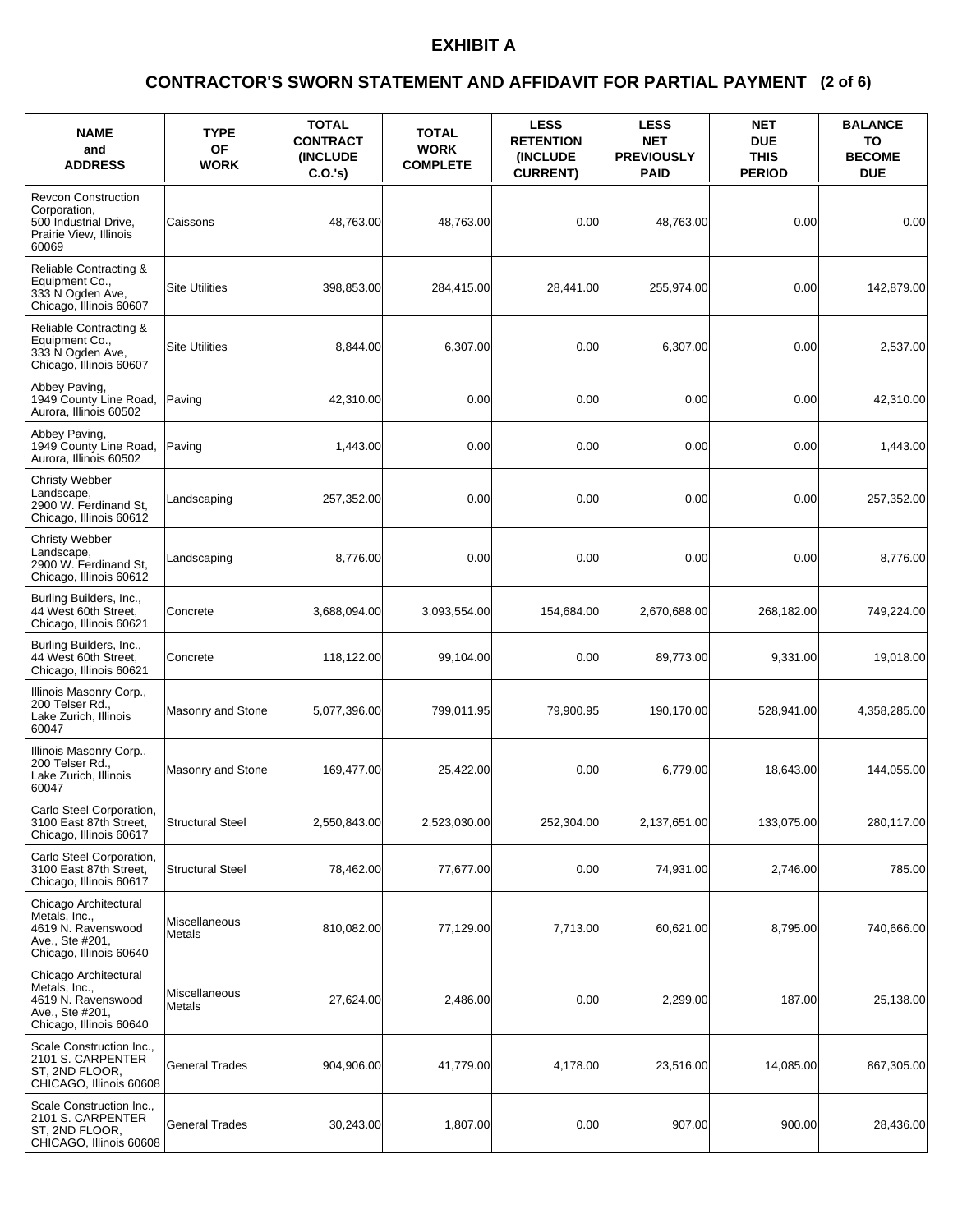### **(3 of 6) CONTRACTOR'S SWORN STATEMENT AND AFFIDAVIT FOR PARTIAL PAYMENT**

| <b>NAME</b><br>and<br><b>ADDRESS</b>                                                                  | <b>TYPE</b><br>OF<br><b>WORK</b>        | <b>TOTAL</b><br><b>CONTRACT</b><br><b>(INCLUDE)</b><br>C.O.'s) | <b>TOTAL</b><br><b>WORK</b><br><b>COMPLETE</b> | <b>LESS</b><br><b>RETENTION</b><br>(INCLUDE<br><b>CURRENT)</b> | <b>LESS</b><br><b>NET</b><br><b>PREVIOUSLY</b><br><b>PAID</b> | <b>NET</b><br><b>DUE</b><br><b>THIS</b><br><b>PERIOD</b> | <b>BALANCE</b><br>TO<br><b>BECOME</b><br><b>DUE</b> |
|-------------------------------------------------------------------------------------------------------|-----------------------------------------|----------------------------------------------------------------|------------------------------------------------|----------------------------------------------------------------|---------------------------------------------------------------|----------------------------------------------------------|-----------------------------------------------------|
| Carroll Seating Co.,<br>2105 Lunt,<br>Elk Grove Village, Illinois<br>60007                            | Architectural<br>Millwork &<br>Casework | 353,703.00                                                     | 0.00                                           | 0.00                                                           | 0.00                                                          | 0.00                                                     | 353,703.00                                          |
| Carroll Seating Co.,<br>2105 Lunt,<br>Elk Grove Village, Illinois<br>60007                            | Architectural<br>Millwork &<br>Casework | 12,061.00                                                      | 0.00                                           | 0.00                                                           | 0.00                                                          | 0.00                                                     | 12,061.00                                           |
| Kremer & Davis.<br>132 Osborne Road.<br>Fridley, Minnesota 55432                                      | Waterproofing                           | 434,800.00                                                     | 357,061.00                                     | 35,703.00                                                      | 317,837.00                                                    | 3,521.00                                                 | 113,442.00                                          |
| Kremer & Davis,<br>132 Osborne Road,<br>Fridley, Minnesota 55432                                      | Waterproofing                           | 14,557.00                                                      | 11,951.30                                      | 0.00                                                           | 11,931.00                                                     | 20.30                                                    | 2,605.70                                            |
| Bennett & Brosseau<br>Roofing, Inc.,<br>535 Anderson Drive,<br>Romeoville, Illinois<br>60446          | Roofing                                 | 1,639,500.00                                                   | 0.00                                           | 0.00                                                           | 0.00                                                          | 0.00                                                     | 1,639,500.00                                        |
| Bennett & Brosseau<br>Roofing, Inc.,<br>535 Anderson Drive,<br>Romeoville, Illinois<br>60446          | Roofing                                 | 55,907.00                                                      | 0.00                                           | 0.00                                                           | 0.00                                                          | 0.00                                                     | 55,907.00                                           |
| ASC Fireproofing, Inc.,<br>607 Church Road,<br>Elgin, Illinois 60123                                  | Fireproofing                            | 170,416.00                                                     | 72,605.00                                      | 7,260.50                                                       | 13,050.00                                                     | 52,294.50                                                | 105,071.50                                          |
| ASC Fireproofing, Inc.,<br>607 Church Road,<br>Elgin, Illinois 60123                                  | Fireproofing                            | 4,092.00                                                       | 1,500.00                                       | 0.00                                                           | 500.00                                                        | 1,000.00                                                 | 2,592.00                                            |
| <b>Underland Architectural</b><br>Systems, Inc.,<br>20318 Torrence Avenue,<br>Lynwood, Illinois 60411 | Curtaiwall/Glass/Metal<br>Panels        | 1,494,296.00                                                   | 63,631.00                                      | 6,363.00                                                       | 0.00                                                          | 57,268.00                                                | 1,437,028.00                                        |
| <b>Underland Architectural</b><br>Systems, Inc.,<br>20318 Torrence Avenue,<br>Lynwood, Illinois 60411 | Curtaiwall/Glass/Metal<br>Panels        | 50.955.00                                                      | 2,090.00                                       | 0.00                                                           | 0.00                                                          | 2,090.00                                                 | 48,865.00                                           |
| The Levy Company,<br>3925 Commercial<br>Avenue,<br>Northbrook, Illinois<br>60062                      | Gypsum<br>Board/Plaster                 | 866,000.00                                                     | 8,585.00                                       | 858.50                                                         | 0.00                                                          | 7,726.50                                                 | 858,273.50                                          |
| The Levy Company,<br>3925 Commercial<br>Avenue,<br>Northbrook, Illinois<br>60062                      | Gypsum<br>Board/Plaster                 | 29,531.00                                                      | 292.36                                         | 29.24                                                          | 0.00                                                          | 263.12                                                   | 29,267.88                                           |
| Mr. Davids Carpet<br>Service,<br>865 W Irving Park Road,<br>Itasca. Illinois 60143                    | Ceramic & Quarry<br> Tile               | 84,633.00                                                      | 0.00                                           | 0.00                                                           | 0.00                                                          | 0.00                                                     | 84,633.00                                           |
| Mr. Davids Carpet<br>Service.<br>865 W Irving Park Road,<br>Itasca, Illinois 60143                    | Ceramic & Quarry<br>Tile                | 2,886.00                                                       | 0.00                                           | 0.00                                                           | 0.00                                                          | 0.00                                                     | 2,886.00                                            |
| Metropolitan Terrazzo,<br>LLC,<br>645 Lunt Avenue,<br>Elk Grove Village, Illinois<br>60007            | Terrazzo                                | 938,000.00                                                     | 0.00                                           | 0.00                                                           | 0.00                                                          | 0.00                                                     | 938,000.00                                          |
| Metropolitan Terrazzo,<br>LLC,<br>645 Lunt Avenue,<br>Elk Grove Village, Illinois<br>60007            | Terrazzo                                | 31,986.00                                                      | 0.00                                           | 0.00                                                           | 0.00                                                          | 0.00                                                     | 31,986.00                                           |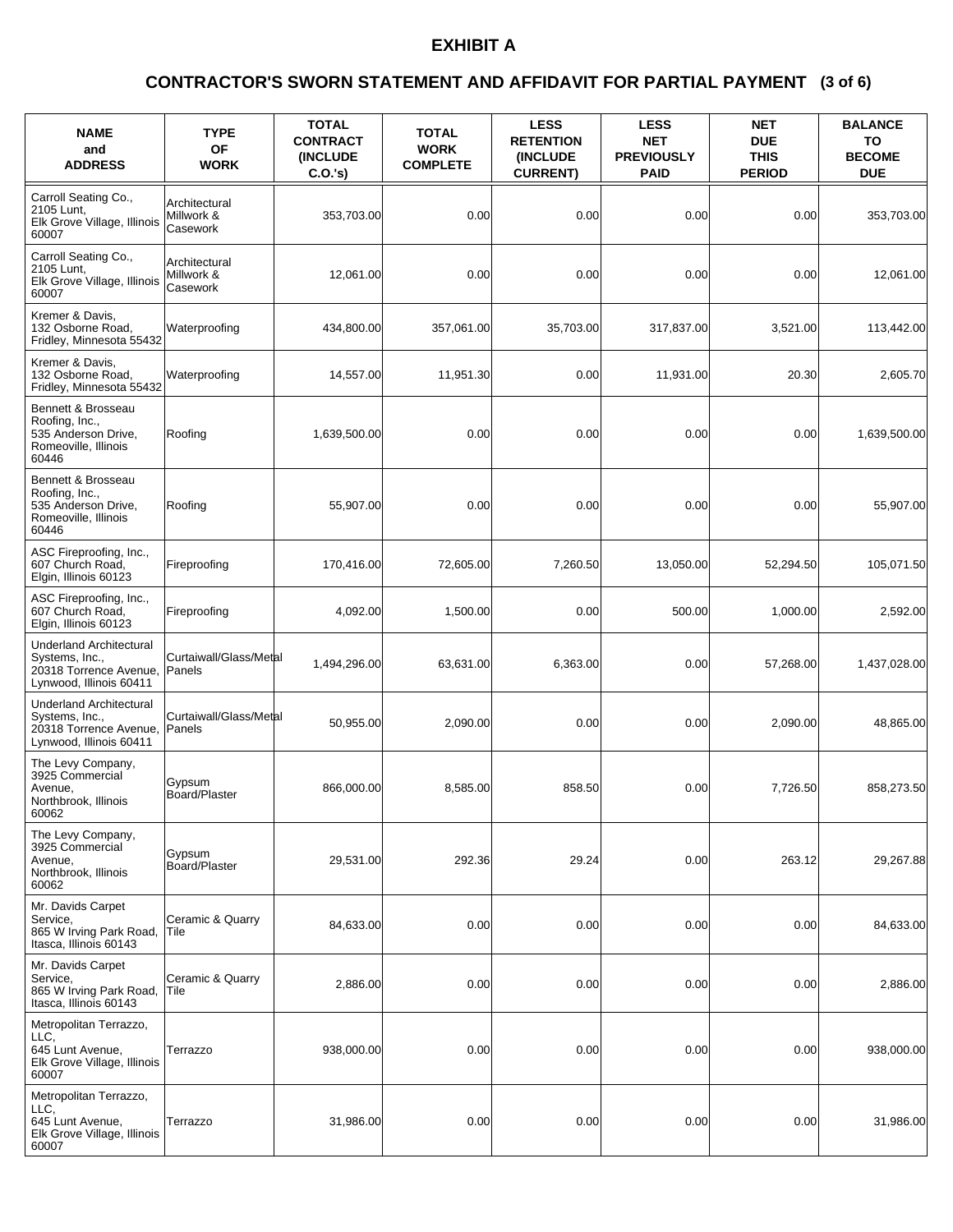### **(4 of 6) CONTRACTOR'S SWORN STATEMENT AND AFFIDAVIT FOR PARTIAL PAYMENT**

| <b>NAME</b><br>and<br><b>ADDRESS</b>                                                                   | <b>TYPE</b><br>OF<br><b>WORK</b>          | <b>TOTAL</b><br><b>CONTRACT</b><br><b>(INCLUDE)</b><br>C.O.'s) | <b>TOTAL</b><br><b>WORK</b><br><b>COMPLETE</b> | <b>LESS</b><br><b>RETENTION</b><br>(INCLUDE<br><b>CURRENT)</b> | <b>LESS</b><br><b>NET</b><br><b>PREVIOUSLY</b><br><b>PAID</b> | <b>NET</b><br><b>DUE</b><br><b>THIS</b><br><b>PERIOD</b> | <b>BALANCE</b><br>TO<br><b>BECOME</b><br><b>DUE</b> |
|--------------------------------------------------------------------------------------------------------|-------------------------------------------|----------------------------------------------------------------|------------------------------------------------|----------------------------------------------------------------|---------------------------------------------------------------|----------------------------------------------------------|-----------------------------------------------------|
| Floors, Inc.<br>PO Box 700, 1341<br>Cobblestone Way,<br>Woodstock, Illinois<br>60098                   | Wood Flooring<br>W/Striping               | 81.800.00                                                      | 0.00                                           | 0.00                                                           | 0.00                                                          | 0.00                                                     | 81,800.00                                           |
| Floors, Inc.<br>PO Box 700, 1341<br>Cobblestone Way,<br>Woodstock, Illinois<br>60098                   | Wood Flooring<br>W/Striping               | 2,789.00                                                       | 0.00                                           | 0.00                                                           | 0.00                                                          | 0.00                                                     | 2,789.00                                            |
| Flooring Resources,<br>600 W. Pratt,<br>Elk Grove, Illinois 60007                                      | Resilient Flooring &<br>Carpet            | 152,443.00                                                     | 0.00                                           | 0.00                                                           | 0.00                                                          | 0.00                                                     | 152,443.00                                          |
| Flooring Resources,<br>600 W. Pratt,<br>Elk Grove, Illinois 60007                                      | <b>Resilient Flooring &amp;</b><br>Carpet | 5,198.00                                                       | 0.00                                           | 0.00                                                           | 0.00                                                          | 0.00                                                     | 5,198.00                                            |
| DBM Services, Inc.,<br>16W107 83rd Street,<br>Burr Ridge, Illinois 60527                               | <b>Fluid Applied</b><br>Flooring          | 97,960.00                                                      | 0.00                                           | 0.00                                                           | 0.00                                                          | 0.00                                                     | 97,960.00                                           |
| DBM Services, Inc.,<br>16W107 83rd Street,<br>Burr Ridge, Illinois 60527                               | <b>Fluid Applied</b><br>Flooring          | 3,340.00                                                       | 0.00                                           | 0.00                                                           | 0.00                                                          | 0.00                                                     | 3,340.00                                            |
| Continental Painting &<br>Decorating, Inc.,<br>2255 South Wabash<br>Avenue,<br>Chicago, Illinois 60616 | Painting                                  | 287,830.00                                                     | 0.00                                           | 0.00                                                           | 0.00                                                          | 0.00                                                     | 287,830.00                                          |
| Continental Painting &<br>Decorating, Inc.,<br>2255 South Wabash<br>Avenue,<br>Chicago, Illinois 60616 | Painting                                  | 9,815.00                                                       | 0.00                                           | 0.00                                                           | 0.00                                                          | 0.00                                                     | 9,815.00                                            |
| Poblocki Sign Company<br>LLC.<br>P.O. Box 1541,<br>Milwaukee, Wisconsin<br>53201-1541                  | Signage                                   | 92,000.00                                                      | 0.00                                           | 0.00                                                           | 0.00                                                          | 0.00                                                     | 92,000.00                                           |
| Poblocki Sign Company<br>LLC.<br>P.O. Box 1541.<br>Milwaukee, Wisconsin<br>53201-1541                  | Signage                                   | 3,137.00                                                       | 0.00                                           | 0.00                                                           | 0.00                                                          | 0.00                                                     | 3,137.00                                            |
| M.L. Rongo, Inc.,<br>4817 W. Lake Street,<br>Melrose Park, Illinois<br>60160                           | Food Service<br>Equipment                 | 167.920.00                                                     | 0.00                                           | 0.00                                                           | 0.00                                                          | 0.00                                                     | 167,920.00                                          |
| M.L. Rongo, Inc.,<br>4817 W. Lake Street.<br>Melrose Park, Illinois<br>60160                           | Food Service<br>Equipment                 | 5,726.00                                                       | 0.00                                           | 0.00                                                           | 0.00                                                          | 0.00                                                     | 5,726.00                                            |
| SCHINDLER<br>ELEVATOR,<br>1530 Timberwolf Dr,<br>Holland, Ohio 43528                                   | Elevators                                 | 349,500.00                                                     | 0.00                                           | 0.00                                                           | 0.00                                                          | 0.00                                                     | 349,500.00                                          |
| <b>SCHINDLER</b><br>ELEVATOR,<br>1530 Timberwolf Dr,<br>Holland, Ohio 43528                            | Elevators                                 | 11,918.00                                                      | 0.00                                           | 0.00                                                           | 0.00                                                          | 0.00                                                     | 11,918.00                                           |
| F. E. Moran Fire<br>Protection,<br>2165 Shermer Rd Ste D,<br>Northbrook, Illinois<br>60062             | <b>Fire Protection</b>                    | 416,741.00                                                     | 223,517.00                                     | 22,352.00                                                      | 181,105.00                                                    | 20,060.00                                                | 215,576.00                                          |
| F. E. Moran Fire<br>Protection,<br>2165 Shermer Rd Ste D,<br>Northbrook, Illinois<br>60062             | <b>Fire Protection</b>                    | 12,273.00                                                      | 6,504.69                                       | 0.00                                                           | 5,523.00                                                      | 981.69                                                   | 5,768.31                                            |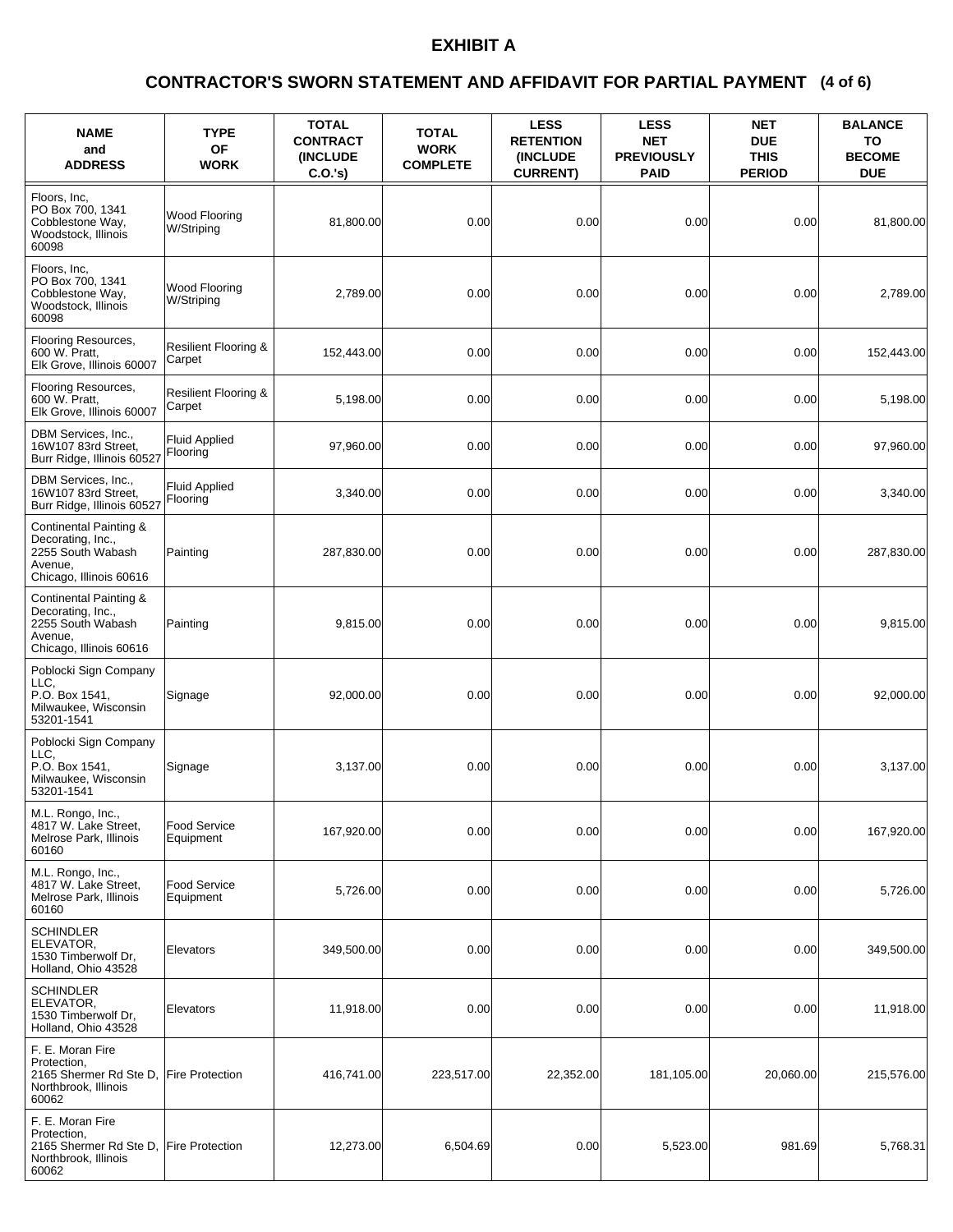### **(5 of 6) CONTRACTOR'S SWORN STATEMENT AND AFFIDAVIT FOR PARTIAL PAYMENT**

| <b>NAME</b><br>and<br><b>ADDRESS</b>                                                                                  | <b>TYPE</b><br><b>OF</b><br><b>WORK</b>                                                                                                                                                        | <b>TOTAL</b><br><b>CONTRACT</b><br><b>(INCLUDE)</b><br>C.O.'s | <b>TOTAL</b><br><b>WORK</b><br><b>COMPLETE</b> | <b>LESS</b><br><b>RETENTION</b><br><b>(INCLUDE)</b><br><b>CURRENT)</b> | <b>LESS</b><br><b>NET</b><br><b>PREVIOUSLY</b><br><b>PAID</b> | <b>NET</b><br><b>DUE</b><br><b>THIS</b><br><b>PERIOD</b> | <b>BALANCE</b><br>TO<br><b>BECOME</b><br><b>DUE</b> |
|-----------------------------------------------------------------------------------------------------------------------|------------------------------------------------------------------------------------------------------------------------------------------------------------------------------------------------|---------------------------------------------------------------|------------------------------------------------|------------------------------------------------------------------------|---------------------------------------------------------------|----------------------------------------------------------|-----------------------------------------------------|
| Norman Mechanical.<br>3850 Industrial Avenue,<br>Rolling Meadows, Illinois<br>60008                                   | Plumbing                                                                                                                                                                                       | 1,153,325.00                                                  | 504,089.75                                     | 50,408.00                                                              | 412,284.00                                                    | 41,397.75                                                | 699,643.25                                          |
| Norman Mechanical,<br>3850 Industrial Avenue,<br>Rolling Meadows, Illinois<br>60008                                   | Plumbing                                                                                                                                                                                       | 32,701.00                                                     | 14,389.00                                      | 0.00                                                                   | 12,099.00                                                     | 2,290.00                                                 | 18,312.00                                           |
| International Piping<br>Systems, Inc.,<br>444 East State Parkway,<br>Suite 123,<br>Schaumburg, Illinois<br>60173-4538 | Mechanical<br>W/Controls                                                                                                                                                                       | 3,662,932.00                                                  | 661,977.00                                     | 66,197.70                                                              | 329,220.00                                                    | 266,559.30                                               | 3,067,152.70                                        |
| International Piping<br>Systems, Inc.,<br>444 East State Parkway,<br>Suite 123,<br>Schaumburg, Illinois<br>60173-4538 | Mechanical<br>W/Controls                                                                                                                                                                       | 103,971.00                                                    | 19,068.00                                      | 0.00                                                                   | 10,085.00                                                     | 8,983.00                                                 | 84,903.00                                           |
| Connelly Electric,<br>40 S. Addison Rd, Suite<br>100,<br>Addison, Illinois 60101                                      | Electrical                                                                                                                                                                                     | 3,835,345.00                                                  | 684,118.75                                     | 68,412.37                                                              | 418,775.45                                                    | 196,930.93                                               | 3,219,638.62                                        |
| Connelly Electric,<br>40 S. Addison Rd, Suite<br>100.<br>Addison, Illinois 60101                                      | Electrical                                                                                                                                                                                     | 125,795.00                                                    | 22,643.25                                      | 0.00                                                                   | 15,938.55                                                     | 6,704.70                                                 | 103,151.75                                          |
| To Be Let                                                                                                             | Unawarded                                                                                                                                                                                      | 240,763.00                                                    | 0.00                                           | 0.00                                                                   | 0.00                                                          | 0.00                                                     | 240,763.00                                          |
| <b>Turner Construction</b><br>Company (Chicago),<br>55 East Monroe Street,<br>Suite 3100,<br>Chicago, Illinois 60603  | <b>Fixed General</b><br>ConditionsNot-To-Exceed<br>General<br>ConditionTCCo<br>P&P BondTCCo<br>Construction<br>ContingencyRailroad<br><b>InsuranceBuilders</b><br>Risk InsuranceCM<br>Fee (2%) | 6,970,352.00                                                  | 2,341,703.95                                   | 234,170.74                                                             | 1,933,857.00                                                  | 173,676.21                                               | 4,862,818.79                                        |
|                                                                                                                       | <b>Subtotal TCCo GMP</b>                                                                                                                                                                       | 42,349,656.00                                                 | 15,963,833.75                                  | 1,161,487.00                                                           | 12,941,477.75                                                 | 1.860.869.00                                             | 27.547.309.25                                       |
| 002                                                                                                                   | <b>TCCo GMP without</b><br>retention held                                                                                                                                                      |                                                               |                                                |                                                                        |                                                               |                                                          |                                                     |
| <b>Turner Construction</b><br>Company (Chicago),<br>55 East Monroe Street,<br>Suite 3100,<br>Chicago, Illinois 60603  | Subguard                                                                                                                                                                                       | 438,925.00                                                    | 432,205.00                                     | 0.00                                                                   | 432,205.00                                                    | 0.00                                                     | 6,720.00                                            |
| <b>Turner Construction</b><br>Company (Chicago),<br>55 East Monroe Street.<br>Suite 3100,<br>Chicago, Illinois 60603  | TCCo Insurance                                                                                                                                                                                 | 391,615.00                                                    | 144,898.00                                     | 0.00                                                                   | 123,516.00                                                    | 21,382.00                                                | 246,717.00                                          |
| <b>Turner Construction</b><br>Company (Chicago),<br>55 East Monroe Street,<br>Suite 3100,<br>Chicago, Illinois 60603  | Preconstruction<br>Services                                                                                                                                                                    | 150,000.00                                                    | 150,000.00                                     | 0.00                                                                   | 150,000.00                                                    | 0.00                                                     | 0.00                                                |
| Subtotal TCCo GMP without retention held                                                                              |                                                                                                                                                                                                | 980,540.00                                                    | 727,103.00                                     | 0.00                                                                   | 705,721.00                                                    | 21,382.00                                                | 253,437.00                                          |
| 003                                                                                                                   | Owner<br>Contingency                                                                                                                                                                           |                                                               |                                                |                                                                        |                                                               |                                                          |                                                     |
| To Be Let                                                                                                             | <b>Owner Contingency</b>                                                                                                                                                                       | 1,458,025.00                                                  | 0.00                                           | 0.00                                                                   | 0.00                                                          | 0.00                                                     | 1,458,025.00                                        |
|                                                                                                                       | <b>Subtotal Owner Contingency</b>                                                                                                                                                              | 1,458,025.00                                                  | 0.00                                           | 0.00                                                                   | 0.00                                                          | 0.00                                                     | 1,458,025.00                                        |
|                                                                                                                       | Total                                                                                                                                                                                          | 44,788,221.00                                                 | 16,690,936.75                                  | 1,161,487.00                                                           | 13,647,198.75                                                 | 1,882,251.00                                             | 29,258,771.25                                       |